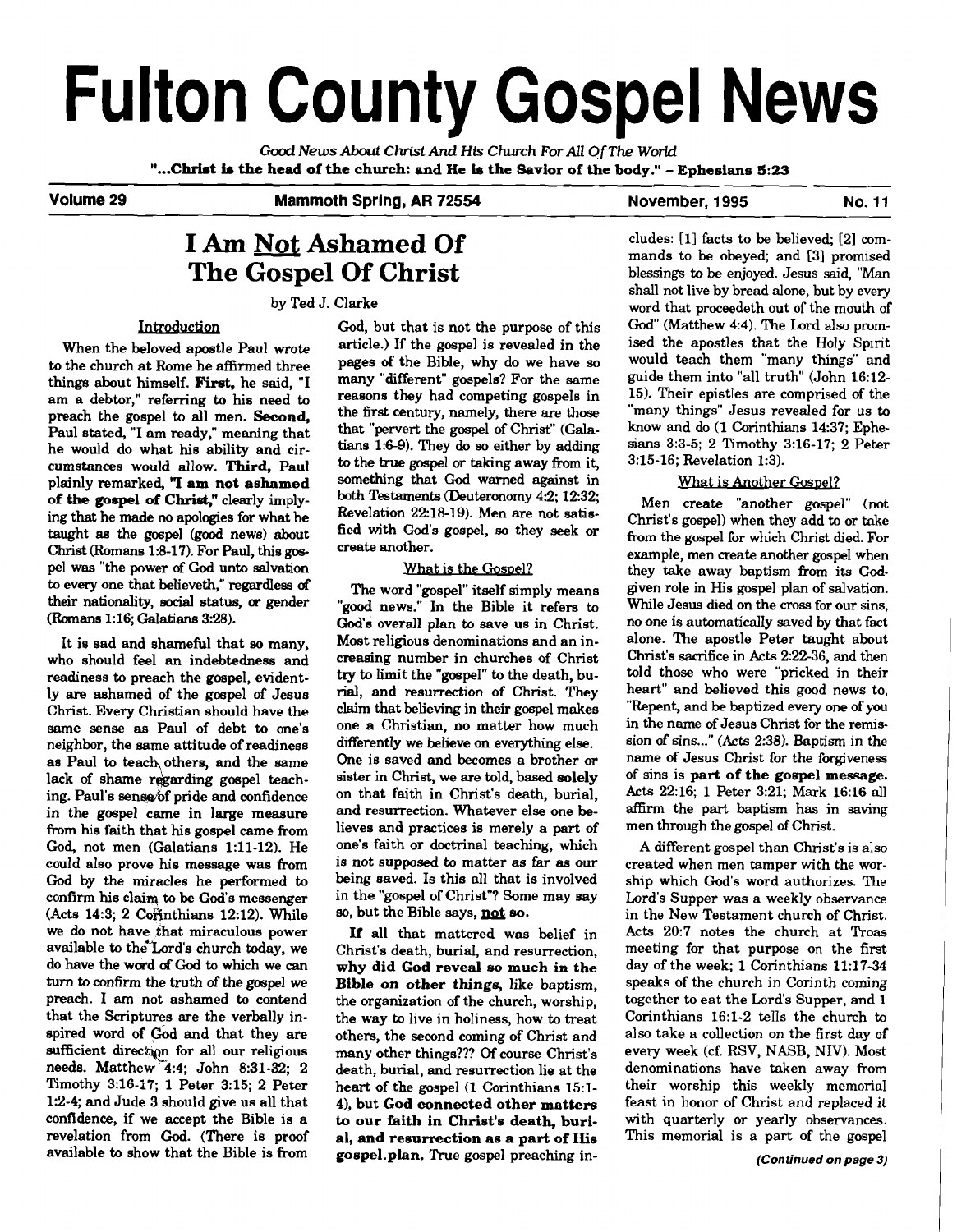# **FULTON COUNTY GOSPEL NEWS USPO Publication No. 21 1780**

... **is** a monthly publication distributed free of charge to any who **care**  to receive it. We will be happy to add any names to the regular mailing list. If you **send** in a name we must have a complete address, including number and street name, or RR or HCR number, plus bax number. or a P.O. Bax number and the ZIP CODE. **This** paper is supported by unsolicited contributions for which we are grateful. **Flnandal** information **wu**  be furnished upon request. Mail **all**  address corrections or manuscripts to:

**FULTON COUNTY GOSPEL NEWS** P. 0. **Bax <sup>251</sup>** Mammoth Spring. **AR 72554**  Ted **J.** Clarke .................. EDITOR

Phone .................. **(501) 625-32 17** 

# JUST **A** MINUTE

*I have just a minute with sixty seconds in it, Forced upon* **me,** *can't refuse it. Didn't seek it, didn't chome it. But, it's up to me to use it.*  **Z** *must suffer if* **Z** *lose it*  Give account if I abuse it. *Just a tiny, little minute* ... *But, eternity* **is** *in it.* 

# **CONTRIBUTIONS CHURCHES**

≈∽೦೦೦೦ಌ≔

| -----------                                   |  |
|-----------------------------------------------|--|
| Church of Christ, Bakersfield, Mo.  \$25.00   |  |
| Dellhalf Church of Christ, Myrtle, Mo.  25.00 |  |
|                                               |  |
| Mammoth Spring, Ar.                           |  |
| Jeff Church of Christ. Thayer, Mo.  25.00     |  |
| Church of Christ, Elizabeth, Ar.  15.00       |  |
| Pleasant Home Church of Christ  25.00         |  |
| Murfreesboro, Ar.                             |  |
| Church of Christ, Moody, Mo.  25.00           |  |
| Church of Christ, Viola, Ar.  15.00           |  |
| Church of Christ, Souder, Mo.  25.00          |  |
| Church of Christ, Clarkridge, Ar.  75.00      |  |
| Southern Hills Church of Christ  25.00        |  |
| Salineville, Oh.                              |  |
| Church of Christ, Garfield, Ar.  35.00        |  |
| W. 160 Church of Christ  50.00                |  |
| West Plains, Mo.                              |  |

#### **INDIVIDUALS**

| Mildred West, Granite City, IL.  \$5.00      |  |
|----------------------------------------------|--|
| Russell Hannum, Lakewood, Co.  8.00          |  |
| Mark Anderson, Mammoth Spring, Ar.  10.00    |  |
|                                              |  |
| Mishawaka, In.                               |  |
| Johnie Scaggs, Sr., Peace Valley, Mo.  25.00 |  |
|                                              |  |

# **A WORD ABOUT THE COLOR BROCHURE INSERT**

For **30** yeara the **Memphis School of Preaching (MSOP)** has been preparing men to preach the gospel of Christ. Under the oversight of some of the most godly an dedicated elders I know, the Knight Arnold church in Memphis, Tennessee, along with the aid of numerous individuals and congregations, **has** sent out over **450** men who are not ashamed to preach Jesus and Him crucified. From ita first director, Roy J. Hearn, to his successor, Curtis A. Cates, MSOP has distinguished itself for producing men of a high caliber, dedicated to staying in the "old paths" of God's word.

These men are taught by a faculty of studious instructors who are seasoned and balanced in their presentations. **MSOP** teachers know God's word and refuse to compromise the Scriptures. Under the present director, Curtis Cates, the school has expanded its influence while continuing to stand for the truth and opposing innovations and digression which threaten to destroy the body of Christ. Brother Cates has distinguished himself as being among the leaders in the Lord's church in encouraging the church to remain sound in the faith and evangelistic in its purpose.

Brethren, as a **1972** graduate of **MSOP** and one who keeps in touch with ita work and goals, I know that it stands solidly in the strait and narrow way which the Lord mentioned in Matthew **7:13-14. As** the current president of the school's Alumni Association, I continue to work closely with the administration and faculty of the school as they march onward in this great work. The old fashioned Jerusalem gospel, by which so many of our readers were converted to Christ, and that same gospel which you have heard preached over your years as a Christian, will ring out for years to come through the efforta of the Knight Arnold church and ita supporters in the work of the **Memphis School of Preaching.** 

**AB** the enclosed brochure explains, there is an urgent need **to** relocate the school in the Memphis area. A number of factors threaten to hinder the fine work that is being done; some could possibly stop the work altugether. **God**  forbid! While there are other schools of preaching doing a good work in training men to preach and remain faithful to God's word, there are none who are better situated or better staffed than **MSOP.** In my opinion, it is the best!

The elders of the Third and Bethel Church of Christ in Mammoth Spring, Arkansas, who also oversee the publication of the **Fulton County Gospel News,** stand hand in hand with the work, goals, and purposes of the **MSOP.**  For several years we have helped support two students in the school and intend to carry on that effort. Our elders, the congregation, and myself place great confidence in the elders at Knight Arnold and in brother Curtis Cates and his fine faculty at the school. We commend this work as worthy of your confidence and support as they plan for the future.

Will you please read the inserted brochure stating the reasons which necessitate the relocation, notice what the Knight Arnold congregation has already done, look at the plans for the new school facilities, and consider the tremendous need which exists to continue to produce men who will stay true to the Book in their preaching. Then, will you make as large of a gift as you can to secure the future of the **Memphis School of Preaching?** If you are limited in your ability to give, remember also that no gift is too small. The apostle Paul noted that if we have a willing mind regarding our giving, "it is acceptable according to what a man has, not according to what he has not" **(2** Corinthians **8:12).** Whatever you are able to send, mark on your check or on an enclosed note that it is 6r the **relocation of MSOP.** Brethren \$qd friends, your gifts are an investment in eternity, for yourselves, for those who are trained at **MSOP,** and for those who hear the gospel preached by such men. The benefits will continue long after we are gone and will bless generations to come. I urge you to pray about this matter and for the school, call the toll free pumber listed in the brochure and talk with brother Cates or one of the other faculty members about any questions you have. Let us all do our best to help secure the future of **MSOP** and the work they are doing in preparing sound gospel pteachers. Please give as generously as **you** can.

[Ted J. Clarke, evangelist for the Third and Bethel congregation and editor of the "Fulton County Gospel News."]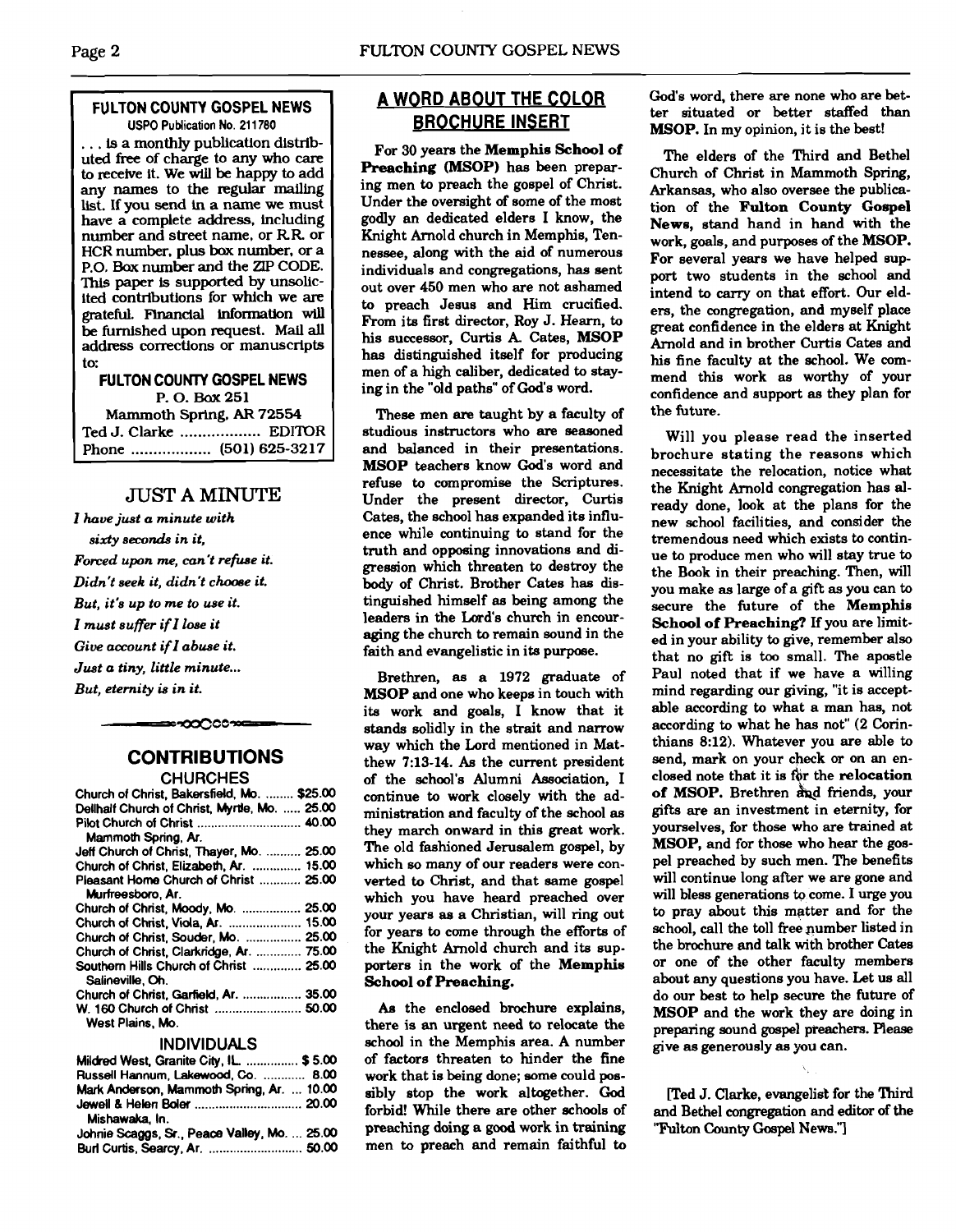#### **(continued from page 1)**

(good news) of salvation in Christ (1 **Co**rinthians 1123-26). What man or group of men have the right to change this gospel command? Worship is sacred and God has revealed how He wishes to be praised in specific acts. That worship is to be conducted "in spirit and in truth" (John 423-24). One is not only to have the right attitude in spirit, but **truth, God's truth regarding how He desires**   $\mathbf{t}$  **o** be worshipped, is also essential. Worship of **God** through Christ makes that worship a part of God's gospel plan. Those who **try** to worship **Cod** according to their man-made ideas, adding to what God has aaid or **taking** from His com**mands,** end up worshipping Him "in vain" (Matthew 15:9). The addition of instrumental music in worship to accompany or replace the congregational "singing" which God commanded is also a violation of part of His gospel plan (Ephesians 5:19; **Co**lossians 316; Romans 15:8-11). There is no authority for instrumental music in worship to **God** in the New Testament. There is no command for its use; there is no example **of** its use in New Testament worship; and there is no implication of its presence in any command for such worship. The history of the early church outside the Bible gives support to the Scriptures we have cited, testifying that the early church obeerved the Lord's Sup per on the **firat** day of every week and that the **singing of** psalms, hymns, and spiritual aonga in their assemblies for worship **was** a **cappella (without** accompani**ment of** mechanical **instruments of music).** The so-called worship in most denominations and some congregations of the Lord's church has replaced edification with entertainment; performing has become more important than praising God in truth; and what is new and popular is demanded over the timeproven precepts of **God.** These changes **are** no part of the gospel for which Jesus died. Those who hold to them and promote such should be taught the truth in love (Ephesians 4:15). Those who insist on these matters being part of Christ's gospel should be made to prove their contentions by **God's word, not their own desires or thoughts** (1 Thessalonians 5:21; 1 Peter 3:15; 1 John 4:l).

# Why Be Ashamed?

Brethren and friends, why should we ever be ashamed of any **part** of the gospel for which we can find book, chapter, and verse from the Scriptures, assuming we have handled it properly? I am not ashamed to preach the same gospel that I learned and obeyed 35 years ago, the same gospel that was preached for generations before that, in fact, the same gospel that is revealed on the pages of the New Testament. I am not ashamed because it is "the gospel of Christ" and not "another gospel" concocted by men. It may not be a popular gospel with most people, **because** it tells us we cannot have our own way in religion. However, Jesus warned that many will take the popular road that is wide and broad, rather than the more narrow and restricted way (Matthew 7:13-14). The same apostle who was not ashamed of Christ's gospel noted that the way of the cross and God's wisdom in the gospel plan would be rejected as foolish and weak by much of the world (1 Corinthians 1:18-31).

# Conclusion

Jesus said that whoever is ashamed of Him and His word will hear Him say that He is ashamed of them when He comes again (Mark 8:38). Beloved, if you **are** not a member of the Lord's church you are not following **the gospel of Christ.** Please contact someone from the Church of Christ nearest you or write or call us and we will help you obey the gospel (Romans 10:16; 2 Thessalonians 1:8; 1 Peter 4:17). If you are a brother or sister in Christ, do not surrender a single **part** of the revealed gospel of Christ for the doctrines and commandments of men. Do not follow elders or a preacher who tells you that the manner **or** purpose of baptism is not important, or that people **can** be saved in Christ without immersion in water in the name of Christ for the purpose of having one's sins washed away. Christ's gospel teaches otherwise, although men may despise that teaching and reject you and the Lord's church for teaching so. Do not let men tamper with the worship of God where you attend. Preaching of God's word (not popular culture nor perverted gospels), prayers to God, giving of our means, the Lord's Supper on the first day of every week, singing and making melody in our hearts (not on mechanical instruments of music) are all authorized avenues of worship to God. No one, no matter how popular or eloauent can authorize additions to or subtractions from these acts of worship. To do so indicates that one is ashamed of the gospel of Christ. Do not be a part of such rebellion against **God.** Remember Cain (Genesis 4:3-8); Nadab and Abihu (Leviticus 1O:l-3); King Saul (1 Samuel 15); King David (2 Samuel 6:l10; 1 Chronicles 15:ll-15); and the Corinthians (1 Corinthians 11:17-34). **The time to be ashamed** is **when we change God's gospel plan of** salva**tion, work, and worship in Christ Jesus, or when we follow others who pervert Christ's gospel.** 

# **GOING BEYOND THAT WHICH IS WRITTEN**

**by Dennis Gulledge** 

While doing some study recently on the possibility of apostasy I was checking the statement in the *Westminster Confisswn* **Of** *Faith* **(If347).** which says, "They whom God hath accepted in his Beloved, effectually called and sanctified by his Spirit, **can** neither totally nor finally fall away from the state of grace: but shall certainly persevere therein to the end, and be eternally saved" The **Book** *of Confissions*  which contains this creed was given to me a couple of years **ago** by a local Presbyterian minister. I noticed in the endnotes section of the Westminster Confession, this very interesting statement:

GENERAL NOTE: At several points the Confession of Faith is more **spe**cific in its statements than the Scriptures. These statements are inferences drawn from the Scriptures or from statements based on the Scriptures, or from the experience and observation of the Church.

It is a very interesting admission that many of the statements in the creed are "more specific... than the Scriptures." That is tantamount to saying that what is contained herein goes beyond the Scriptures, contrary to Paul's dictate, "Now these things, brethren, I have in a figure transferred to myself and Apollos for your sakes; that in us ye might learn not to go beyond the things which are written that no one of you be puffed up for the one against the other" (1 Corinthians 4:6, ASV). It is the same as saying this creed teaches more than God teaches in his inspired and all sufficient word. It is equal to saying that what is believed herein is outside the realm of that which is inspired of the Holy Spirit (2 Timothy 3:16-17). A fascinating admission indeed!

Anyone who ever felt the need for creedal statements of any kind must have felt the Bible to be deficient in truth. As L. W. Wilkes wrote in *Lard's Quarterly*